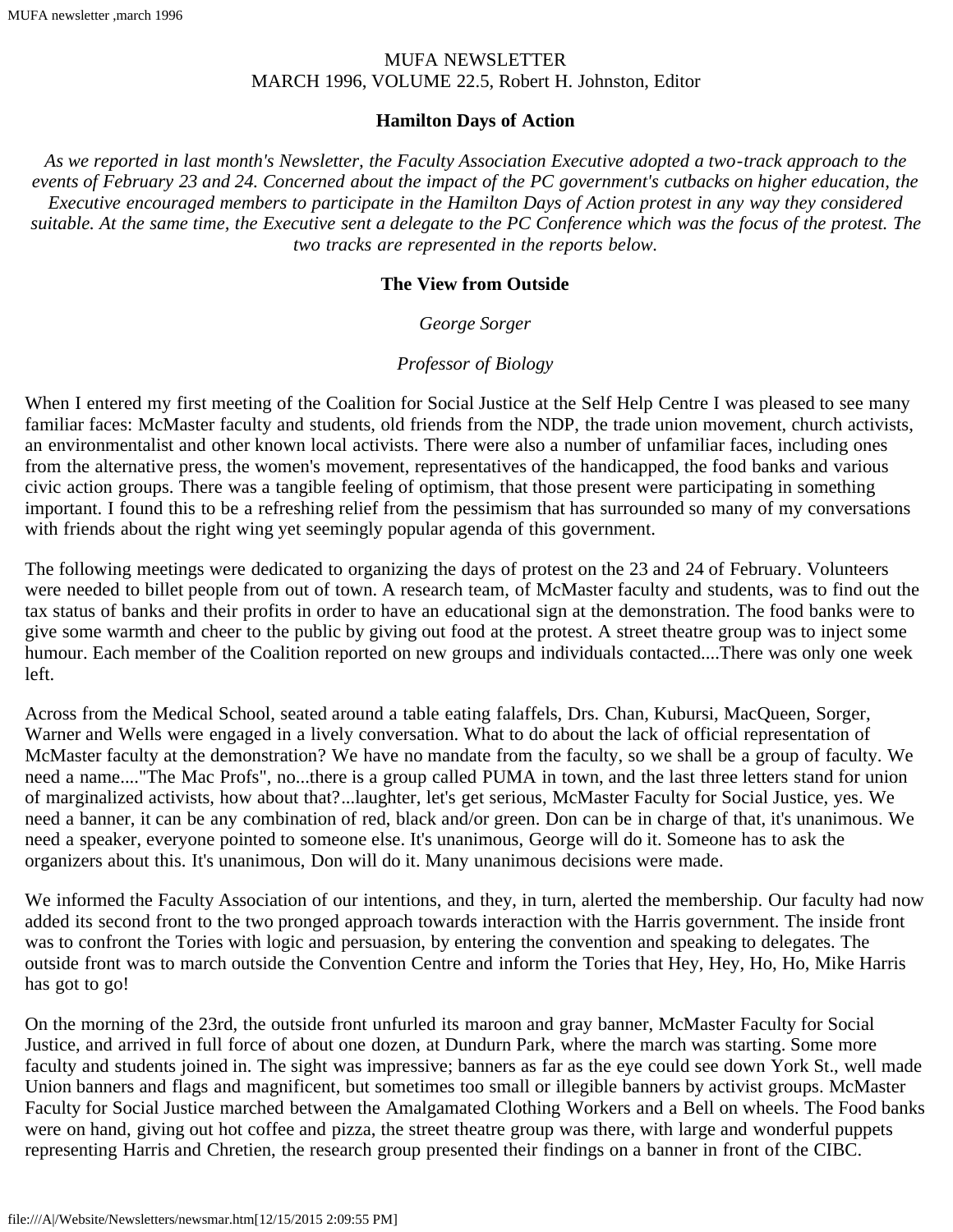We finally arrived at Copps Coliseum and heard the speeches: a rousing call to justice from the United Church minister, applause and chants for the Union brothers and sisters, a knot in the throat for the AIDS activist and the handicapped speaker, a fast heart beat for the high school girl that raised the roof with her words, applause for the environmentalist, cheers for the McMaster Professor.

The next day the McMaster faculty for Social Justice met at Pier 4. It looked like a Kurosawa movie, troupes of people coming into the park with green flags flapping in the wind, followed by others with blue and yellow caps, then a contingent with blue flags, coming from the interminable line of buses, followed by crowds of local activists with their banners. Finally the march started. An estimated 100,000 people marched peacefully and noisily, telling the Harris government to stop transferring money from the social services we all require, to tax breaks for the well to do, who probably will not even invest it all in Canada, let alone in Ontario. We walked with the McMaster Staff Association and the Nurses.

As we marched by the Convention Centre, where the Tories were assembled, we passed the heavily armed special antiriot forces, who stared at us through their military gear from behind their barricades. In front of me, Dr Warner's grandchild was speaking Hey Hey, Ho Ho, Mike Harris has to go, as he was being pushed by his mother in his pram.

After the speeches in front of Copps Coliseum, the marchers dispersed, the hot dog vendors went to the bank and Hamilton went back to normal. On TV and in the main media, the event was portrayed as a confrontation between the big Union Bosses and Mike Harris. The McMaster Professors for Social Justice, the McMaster inside flank, the social activists, churches, environmentalists, school children, handicapped, feminists, the researchers message in front of the CIBC, the street theatre, the food banks.....and all the rest of us were obviously not newsworthy enough. One person, who put up a sign, high up in an apartment building, saying *I Like Mike Harris*, was in all the papers and TV reports.

#### **The View from Inside**

## *Bill Smyth Professor of Computer Science & Systems*

Attending political conferences is not my idea of a good time. In fact, I had never been to one before. I had volunteered only because I felt partially responsible for MUFA's two-track policy and, as the Genghis Khan of the MUFA Executive, I felt perhaps better placed than some others to communicate with Progressive Conservatives. Still, I felt apprehensive: would I be pitted against slavering capitalists with intimidating eyeteeth whose only aim was the destruction of the university system?

As it turned out, my various worries were groundless. I had been concerned about finding parking in a barricaded downtown area, but when I arrived at 8:00 a.m. the streets were deserted and parking was easy. I had imagined a gathering of boring ideological uniformity, but the tone for the day was set at registration where I met a young woman of tumultuous rotundity named Lori: her main concern seemed to be to find a window from which she could wave to her many protesting friends. As the day went on, I discovered that the thousand or so delegates were very much a mixed bag: OISE-bashers, a man flogging a book bashing everyone from Bob Rae through Bill Davis to Preston Manning (I admire impartiality and I have ordered a copy), representatives of the teachers' union (with a hospitality suite, yet), a variety of students, an economist who once supported the NDP (but doesn't any more), a president of an Ontario university (not McMaster), and no doubt numerous other rare birds whom it was my misfortune not to meet.

I admit though that there was a strong PC flavour to the conference. In the opening plenary session, the jokes about the NDP got lots of laughs, and my apprehensions about being obliged to confront mindless ideology briefly returned. But it was not that way at all.

After the plenary session there were four hours of "breakout sessions" (I think I have that right) centred around our free lunch. These sessions dealt with specific topics such as budget, education, and so forth. The education sessions were held in a large room containing perhaps 15 round tables, each accommodating a dozen or so participants. Each table had one of four labels: Curriculum, Discipline, Delivery & Governance (whatever they are), and Colleges & Universities. I sat down at one of three C&U tables with a collection of others who were also interested in C&U, and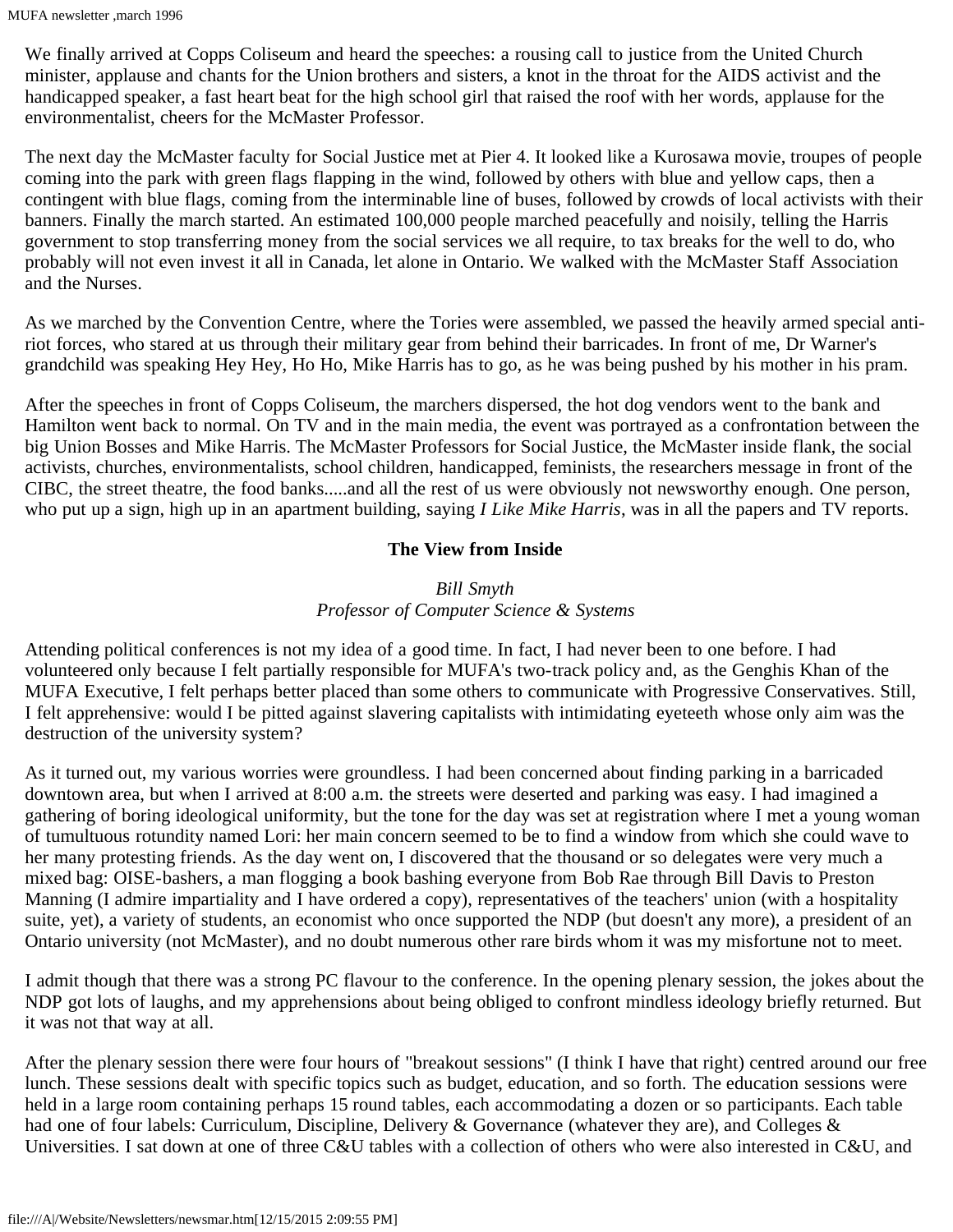we talked. Yes, we actually talked.

At each table a "facilitator" was chosen whose task was to try to keep the conversation within the bounds of decency (the OISE- bashers were particularly hard to control). Also, a recorder was chosen at each table to write down worthy ideas and to give a brief oral report on them at the end of each hour. Then, just as at the Mad Tea Party, everybody switched seats and started over.

Who knows if it was worthwhile? But it was good conversation, nevertheless, with views of great diversity being expressed þ reminiscent, if I may say so, of a MUFA Executive meeting. The notes recorded during each hour's session were put together for later perusal by John Snobelen, the Minister, who was there himself, in person, for the entire four hours. He spoke little, but moved from table to table and listened: he spent half an hour or so listening to the conversation at one of our C&U sessions. Also present and participating in the sessions was Terence Young, the Minister's parliamentary assistant, who had visited McMaster and talked with the MUFA Executive in October.

My main role at the conference was to act as front man for David Hitchcock who, with help from Les Robb, Valerie Parke and Bob Johnston, had prepared a brochure setting forth, with admirable clarity, brevity and absence of rhetoric, some basic ideas and facts about university education in Ontario. I handed out copies of this brochure at the entrance to the plenary session and then, with Sherry Cecil from the McMaster Office of Public Relations, handed out the remainder to participants in the education sessions. There were 700 of them, and they went like hotcakes. The four main points expressed in the brochure were the following:

- \* universities are an investment;
- \* Ontario's universities are efficient;
- \* universities should be accessible;
- \* quality is important.

These points were supported by charts, one of them showing that in 1995-96 the average Ontario student paid \$2800 in fees, fourth highest in Canada behind Alberta at \$3300 and Nova Scotia at \$3200. This particular chart had an impact at the highest level; when I met Mike Harris, fixed him with my glittering eye, and waved my brochure at him, he said "I know that brochure þ it's the one that says we have to catch up with Nova Scotia!" This anecdote will confirm some in their belief that our Premier is callous and unfeeling; I take it to indicate he has a sense of humour.

It is probably too late to rescue an article remarkably free of substance and serious thought, but I suppose I should try. What were my impressions of the PC conference? I think that the government agrees with the four points made in our brochure, an opinion supported by the Minister's recent statements and by the draft discussion paper prepared by the Ministry of Education & Training. I also think the government believes that universities can function more efficiently than they currently do, a belief that my experience at McMaster leads me to share. I think the government is looking for constructive ideas or approaches or mechanisms that could be used to achieve the objectives of higher education better and at lower cost. I think the most useful approach to the government is to attempt to engage them in dialogue, to be constructive, to be open to change, to avoid fixed ideological positions. I personally feared much more the previous government's attempt to downgrade the importance of research in the university than I fear the present government's desire to manage public finances in a responsible way.

I left the conference at 4 p.m., confident that in skipping the Premier's closing speech I would miss nothing of substance. I expected the downtown streets to be filled with shouting protesters carrying placards and banners. But in fact the streets were just as I had left them eight hours earlier: almost devoid of life. Propped upside down against a shop front I saw a placard reading "THESE CUTS DON'T HEAL", and I wondered what line of argument this slogan could possibly be shorthand for. It was a pleasant sunny day and, as I walked to my car, I wondered what the protesters thought they had achieved, since no one inside the Convention Centre could have seen or heard any suggestion of their presence. No doubt talking inside had not accomplished anything either, but still, I couldn't help but feel that it was a big improvement on shouting.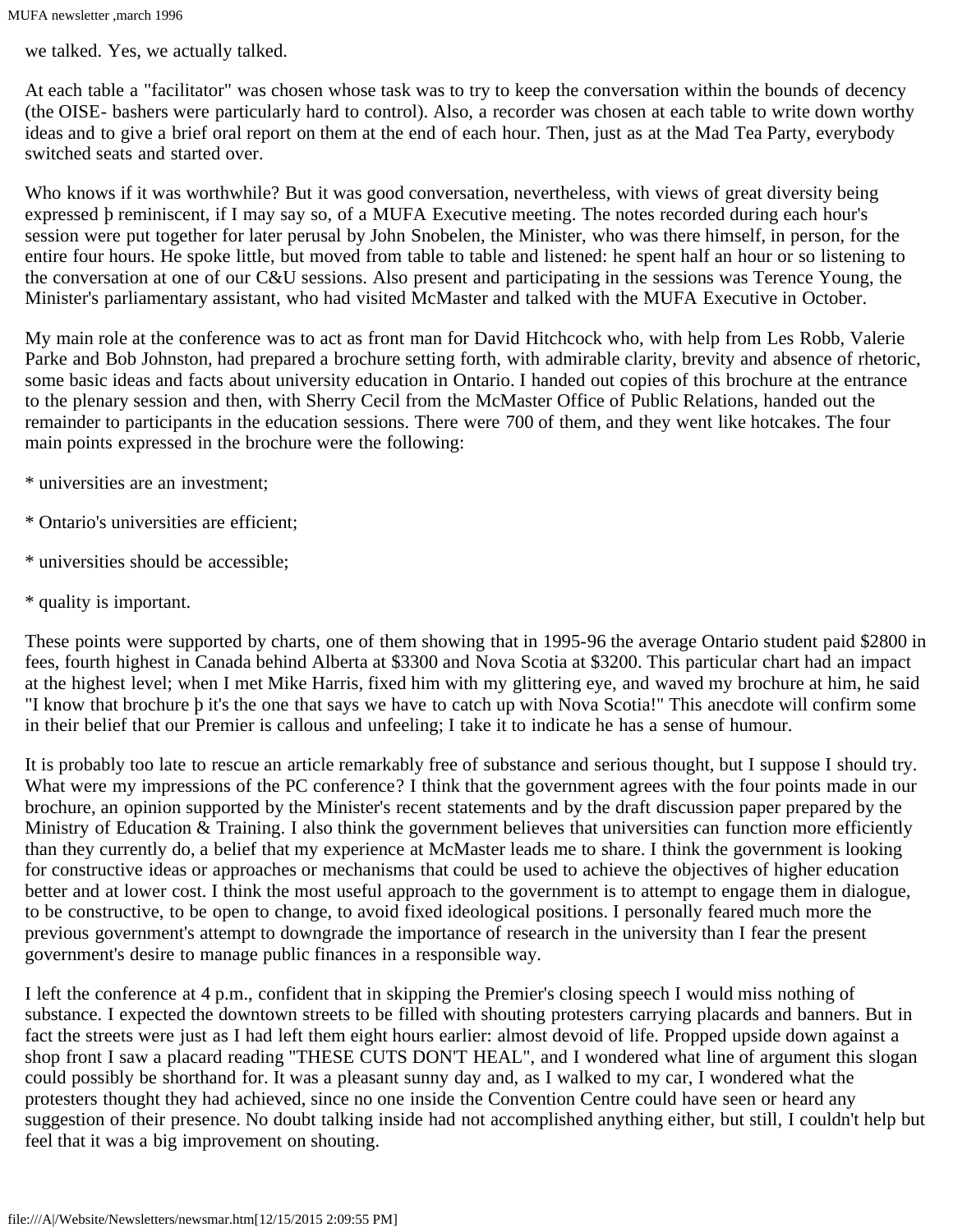MUFA newsletter ,march 1996

# **You Asked?**

Will you be retiring this year? Then the following information will be of interest to you.

#### **CAUT MEMBERSHIP FOR RETIREES**

For just \$10.00 per year, you can maintain your membership as a retired member. Your membership in this special category entitles you to continue receiving the CAUT *Bulletin* each month. In addition to keeping you current on events affecting academics, the *Bulletin* regularly features information on CAUT Group Services that are available to all CAUT members including retired faculty.

To join as a retired member, please write to:

CAUT 2675 Queensview Drive Ottawa, Ontario K2B 8K2

or Fax CAUT at 613-820-7244

#### **PARKING FOR RETIREES**

1. Faculty and staff who have retired but have a post- retirement appointment for which they receive remuneration from the University shall pay for parking (effective July 1, 1992).

2. Faculty and staff who have retired on or before June 30, 1992 shall continue to receive free parking; in the case of those who are under 65 the free parking shall be provided on West Campus. Any who have already reached 65 and are parking on West Campus should receive a Central Campus sticker immediately.

3. Faculty and staff who retire after June 30, 1992 may obtain a permit which allows (i) free parking on West Campus at all times and (ii) free parking on Central Campus for the period May to August and after 12:30 p.m. on days when classes are held between September and April; alternatively such individuals may purchase, at the Central Campus rate for eight months, a permit for Central Campus.

*Approved by Joint Committee*

*December 3, 1991*þ

# **Education IS Common Sense**

**Sponsored by the Campus Coalition at the University of Toronto, the "Education IS Common Sense" banner is touring the province of Ontario in order to raise public awareness regarding the effects on post-secondary education of reduced provincial funding. The banner, which measures fourteen feet wide and one hundred feet long, was on display at the Faculty Association Office on February 21 and 22 prior to being transported to Copps Coliseum for the Hamilton Days of Protest. Members of the campus community dropped by to sign the banner, the bottom fifty feet of which is a petition that organizers plan to present to the Ontario Legislature before final budgetary decisions are made.**

**Memorial Service**

**Tom Willey**

*A memorial service will be held on Friday, April 12, 1996, at 11 a.m. in the Divinity College Chapel for Tom Willey who died on February 18 [see Faculty Association Newsletter,*